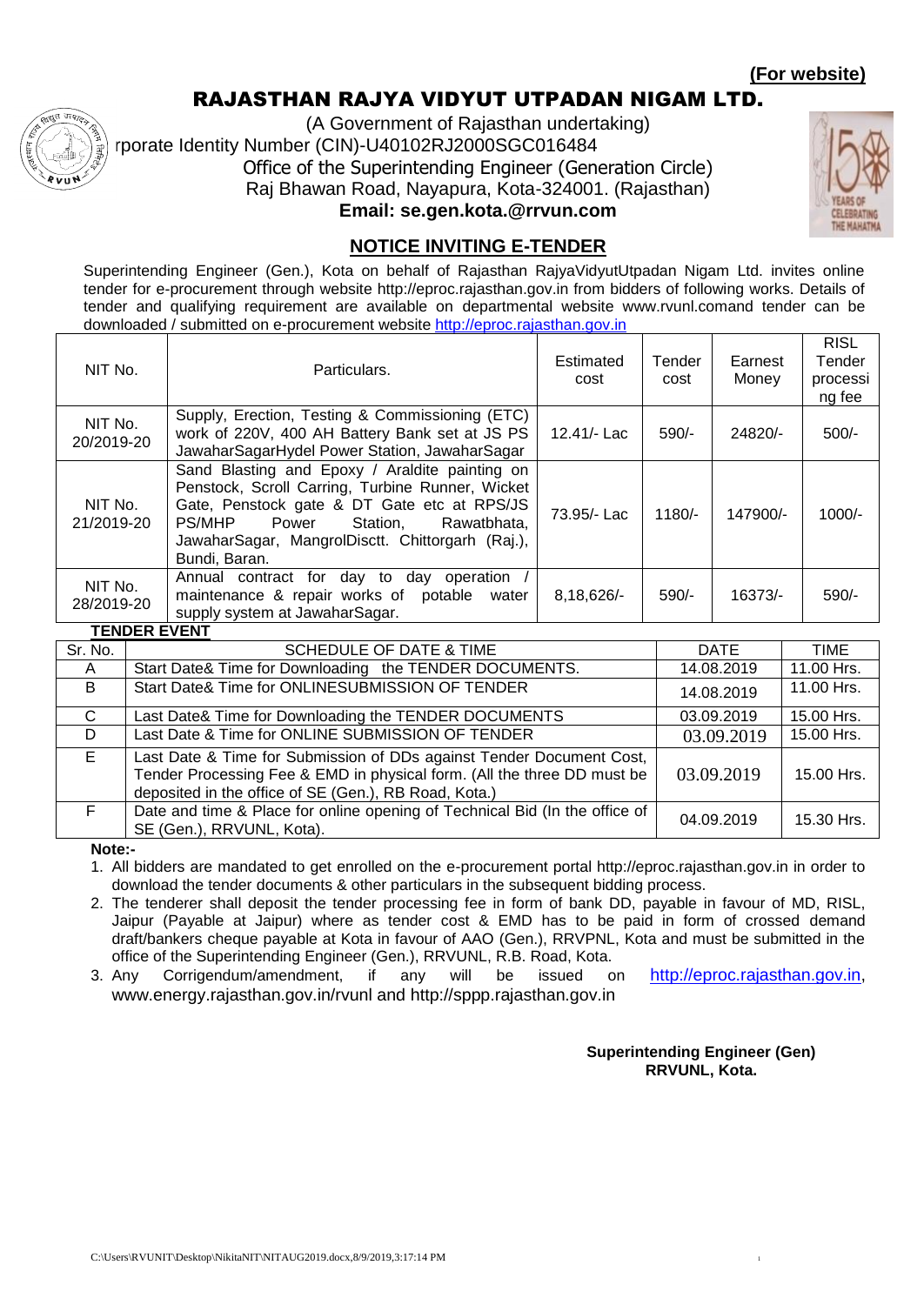

## RAJASTHAN RAJYA VIDYUT UTPADAN NIGAM LTD.

(A Government of Rajasthan undertaking) Corporate Identity Number (CIN)-U40102RJ2000SGC016484 Office of the Superintending Engineer (Generation Circle) Raj Bhawan Road, Nayapura, Kota-324001. (Rajasthan)



### *: NOTICE INVITING TENDERS:*

Sealed Tenders are invited from reputed/ experienced/authorized tenderers for the supply of the following materials / works. The tenders must reach in this office up to 3.00 P.M. on the date given as under and bids will be opened on the date at 3.30 P.M. given as under in the presence of such tenderers who wish to be present.

The tender documents can be received from this office one day prior to its receiving date on payment of tender cost through DD/ BC as given below in favour of the Asstt. Accounts Officer (Gen.), RRVPNL, Kota or can be downloaded from http://sppp.rajasthan.gov Thecheques / money orders will not be accepted. No tender will be accepted without earnest money.

| NIT No.               | Particulars.                                                                                                                                                                       | <b>Estimated</b><br>cost Rs. | <b>Tende</b><br>r<br>cost<br>Rs. | <b>Earnest</b><br><b>Money</b><br>Rs. | <b>Last Date</b><br><b>of</b><br>receiving<br>tender/DD | Date of<br>opening |
|-----------------------|------------------------------------------------------------------------------------------------------------------------------------------------------------------------------------|------------------------------|----------------------------------|---------------------------------------|---------------------------------------------------------|--------------------|
| NIT No.<br>22/2019-20 | of<br>Aluminum<br>Supply<br>Jaw<br>base, Copper-Brass<br>Assembly<br>Terminal End Clamp & Jaw<br>Assembly Jaw (Copper) for RPS /<br>JS Power Station, Rawatbhata<br>/JawaharSagar. | 2.77/- Lac                   | $236/-$                          | $5540/-$                              | 27.08.2019                                              | 28.08.2019         |
| <b>NIT No. 23</b>     | Operational works of 250 KVA<br>DG Set, 11 ton capacity air<br>conditioning<br>system<br>and<br>assistance in operational works at<br>RPSPS, Rawatbhata.                           | 315360/-                     | $236/-$                          | 6308/-                                | 27.08.2019                                              | 28.08.2019         |
| <b>NIT No. 24</b>     | Annual maintenance contract for<br>EPABX, Lines and Instrument at<br>RPS Power Station, Rawatbhata,<br>Distt- Chittorghar                                                          | 1.05/- Lac                   | $236/-$                          | $2100/-$                              | 27.08.2019                                              | 28.08.2019         |
| <b>NIT No. 25</b>     | Supply of various T&P/Tackles<br>items for MHP, Mangrol.                                                                                                                           | 1.07/- Lac                   | $236/-$                          | $2140/-$                              | 27.08.2019                                              | 29.08.2019         |
| <b>NIT No. 26</b>     | Supply of Sumersible Pump sets<br>along with control panel for de-<br>watering of sump at MHP,<br>Mangrol.                                                                         | 5.61/- Lac                   | $590/-$                          | $11225/-$                             | 27.08.2019                                              | 29.08.2019         |
| <b>NIT No. 27</b>     | Supply of 33 KV HT XLPE Power<br>Cable for MHP, Mangrol.                                                                                                                           | 2.99/- Lac                   | $236/-$                          | 5980/-                                | 27.08.2019                                              | 29.08.2019         |

Details are available at http://sppp.rajasthan.gov.in and [www.rvunl.com.](http://www.rvunl.com/)

Any information regarding extension of bid opening will be floated on website www.rvunl.comand http://sppp.rajasthan.gov only.

> **Superintending Engineer (Gen) RRVUNL, Kota.**

(समाचार पत्र हेत)